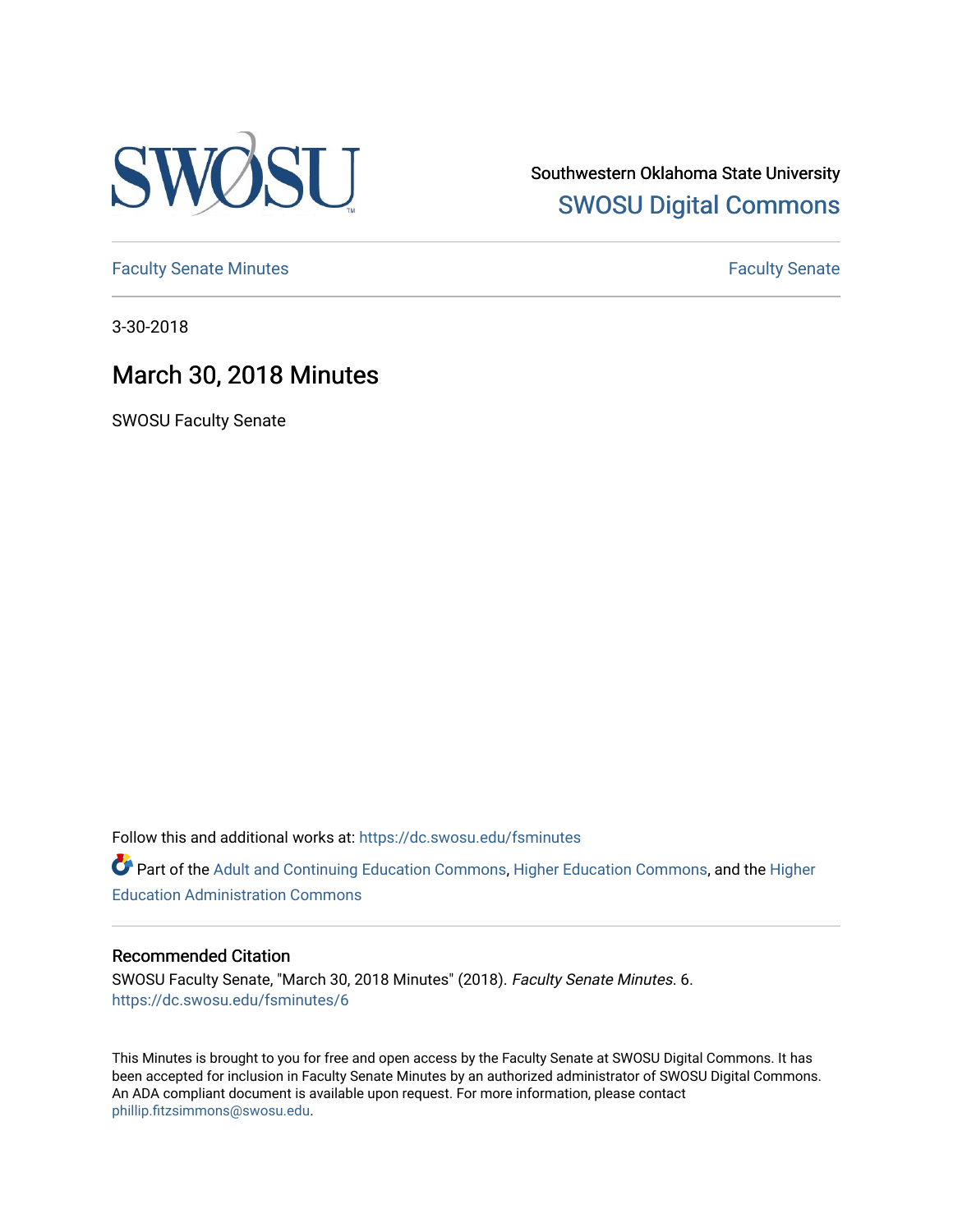# SWOSU Faculty Senate

March 30<sup>th</sup>, 2018 Approved Minutes

- **I. Call to Order:** Faculty Senate President Jerry Dunn called the March meeting of the Faculty Senate to Order at 2:33\_\_\_\_\_ in HEC 201.
- **II. Establishment of a Quorum:** Wayne Anderson, Krista Brooks, Dayna Coker (via ITV from Sayre), Rachel Davis, Tommye Davis (via ITV from Sayre), Jerry Dunn, Jared Edwards, Robin Griffeath, Rita Hays, LeaAnne Hume, Paul Hummel, Sunu Kodumthara, Sharon Lawrence, Scott Long, David Martyn, Holly McKee, Kathy O'Neal, Eric Paul, Cynthia Pena, Linda Pye, Hank Ramsey, Ann Russell, Hardeep Saluja, Lisa Schroeder, Amanda Smith, Cheri Walker (via Zoom)
- **III. Certification of Substitutes:** Terry Goforth for Tony Stein (Chem/Phys.); Dana Oliver for Evette Meliza (Edu.); Eric Paul for Muatasem Ubeidat (Biol.)
- **IV. Presentation of Visitors:** None
- **V. Approval of Minutes:** Approved by voice vote
- **VI. Announcements**
	- **A.** President Jerry Dunn
		- 1. The **Faculty Retirement Reception** will be held **Wednesday, April 18th**, from 2-4 pm in the Bulldog Beanery.
		- 2. Executive Council Meeting of 3/5/2018
			- a) Budget information sessions with President Beutler scheduled for Wednesday, April 25<sup>th</sup> and Thursday, April 26<sup>th</sup> both at 4:00 p.m. in Stafford 104.
			- b) April  $16<sup>th</sup>$  is Oklahoma Promise Day; there is currently a bill that would reduce monies from Oklahoma Promise.
		- 3. Administrative Council of 3/5/2018
			- a) CETL not renewing Panopto in July; need to download any videos you wish to save.
			- b) SWOSUpalooza April  $6<sup>th</sup>$  and  $7<sup>th</sup>$ .
			- c) NSO April  $4^{th}$ ,  $13^{th}$ ,  $19^{th}$ .
			- d) Graduation applications need to be submitted by April  $13<sup>th</sup>$ .
			- e) Relay for Life March  $30<sup>th</sup>$   $31<sup>st</sup>$  (PCEC).
		- 4. Meeting with Provost on 3/28/2018
			- a) Intrusive Advising feedback. Dr. South is NOT requiring advisors to call advisees, merely contact them in some manner, if possible. He emphasized focusing efforts on first-time Freshmen. A recent survey of SWOSU students indicated their appreciation advisor involvement.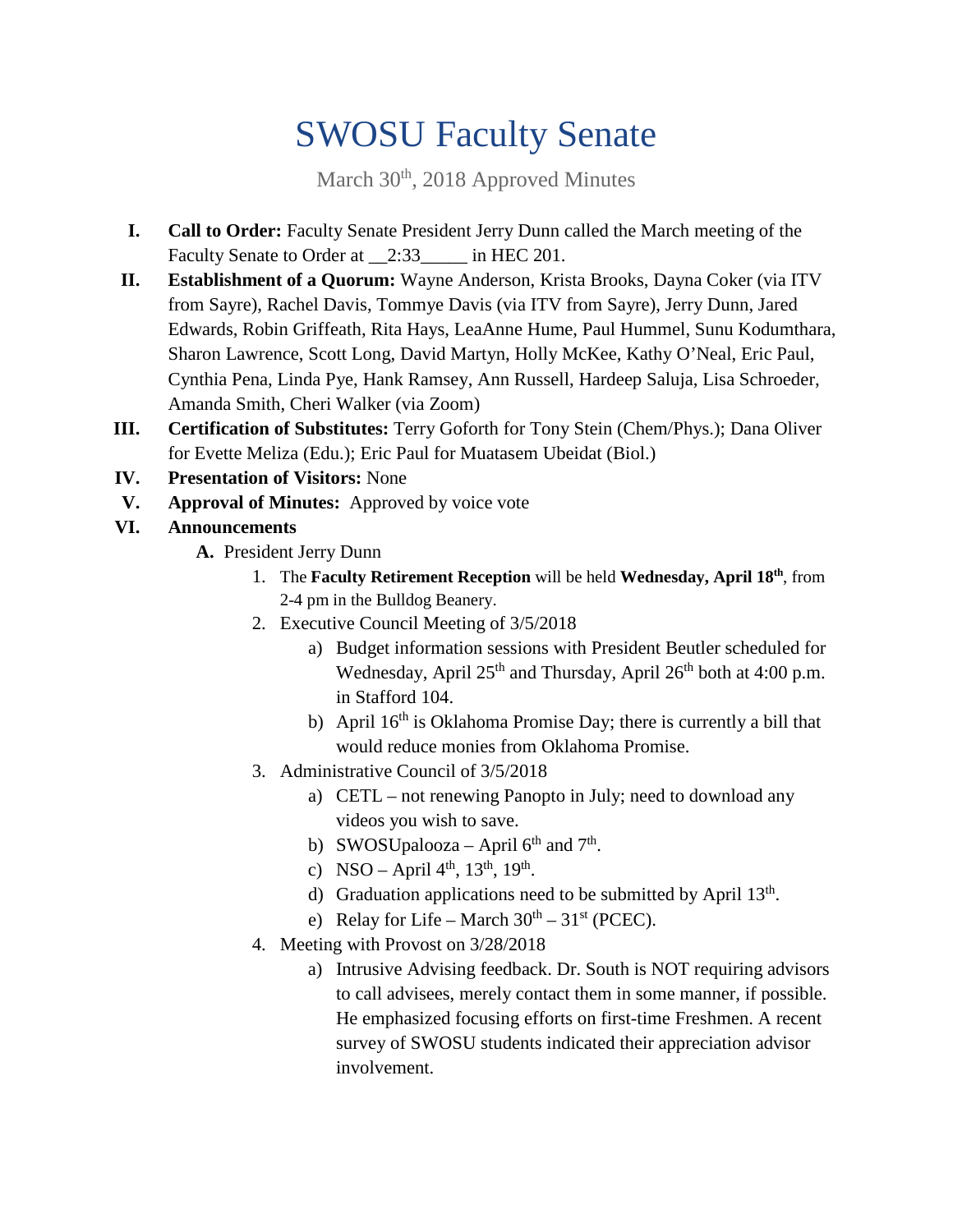- b) A new Enterprise Resource Planning (ERP) has been selected; signed a contract with Eullcian-Colleague.
- c) New form for Faculty Credentialing; only applicable to new faculty.
- d) Based on a past agreement among the various state educational agencies and institutions, Spring Break will always be the week that includes the third Wednesday of March.
- e) Email from Dr. South -- Possible Effects of a K-12 teacher walkout (April 2).
- **f)** Faculty Senate Opinion some public schools in Oklahoma have eliminated the October Fall Break, and shifted those days to November creating a week long break for Thanksgiving; this is a distant future possibility, but Dr. South would like gather feedback from the faculty. – Faculty Senate President Jerry Dunn directed senators to talk with their departments, and send comments back by April  $20<sup>th</sup>$ .
- **B.** Secretary/Treasurer Krista Brooks
	- 1. Roll Sheet—please sign
	- 2. Treasurer's Report
		- a) BancFirst
			- (1) February Balance: \$1,775.28
			- (2) Withdrawal: \$0
			- (3) Deposit: \$0
			- (4) Current Balance: \$1,775.28
		- b) University Account
			- (1) February Balance: \$105.01
			- (2) Current Balance: \$105.01
- **C.** President-Elect Amanda Smith: Nothing to report
- **D.** Past President Tom McNamara: Absent
- **E.** Faculty Athletic Representative: Bo Pagliasotti
	- 1. **NCAA Survey** (*Appendix A*) The NCAA will be conducting a survey pertaining to how faculty members view the sports programs. In the near future, Bo Pagliasotti will send this link to Jerry Dunn, who will forward it to all faculty senators. The senators will send it out to members of their departments. Bo Pagliasotti will bring a copy of the survey next meeting.
- **F.** Student Government Representative: Absent
- **VII. Reports from Standing and Ad Hoc Committees:** 
	- **A. Nominating Committee:** from Scott Long, Chair (see *Appendix B*) 1. As individuals rotate off various university committees, an imbalance has been created in the committee membership. SWOSU Administration has asked the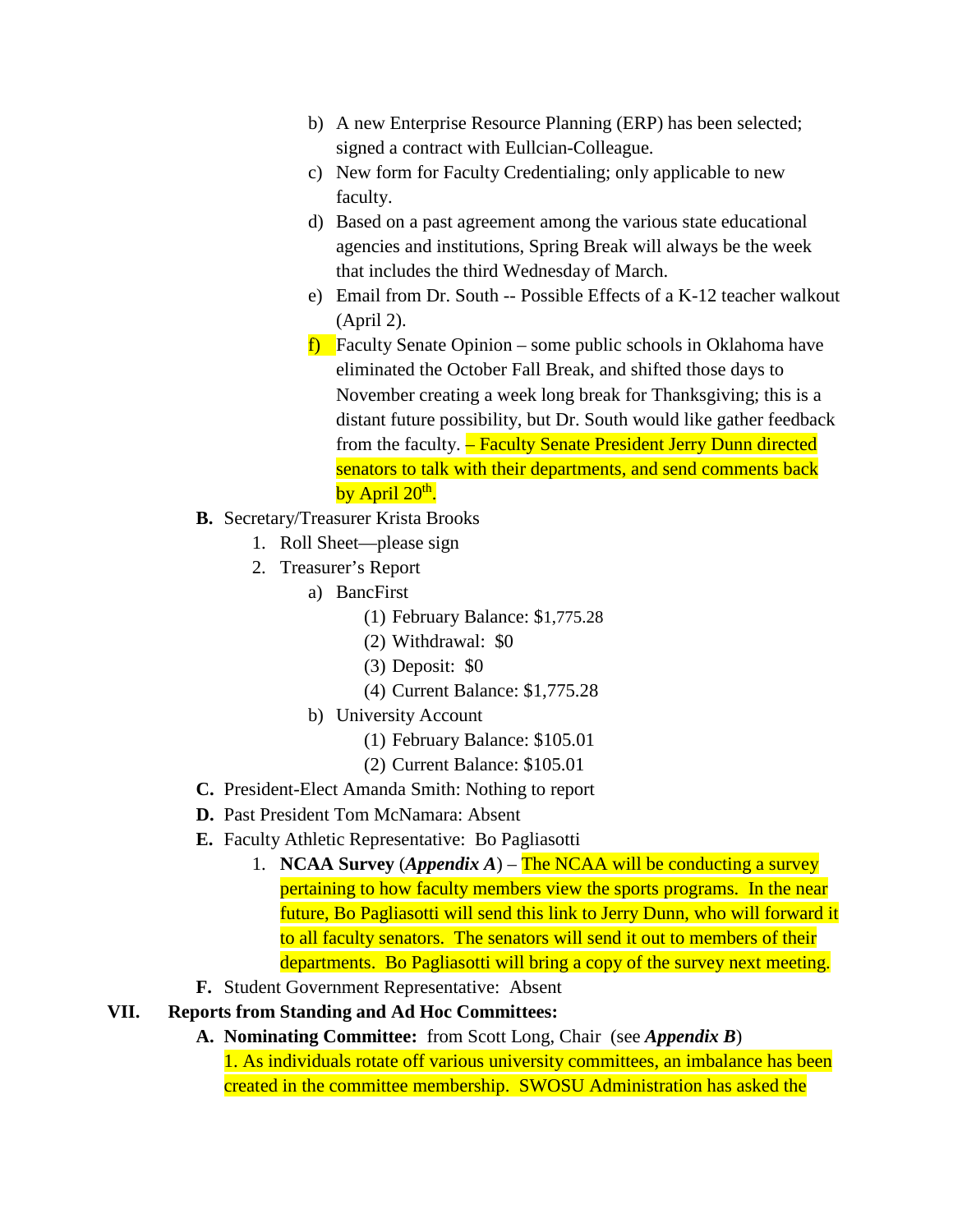Nominating committee to make adjustments to balance membership. The Nominating Committee has made a recommendation to extend the terms of two current committee members by one year to equilize the number of positions expiring yearly. (See Appendix B for details). The open position(s) will have the new member(s) starting the standard 3-year term for the new academic year.

#### a) **Faculty Senate Motion 2018-03-01:** Motion to accept report as stated above

(1)Motion was unanimously approved.

2. From Jerry Dunn: The Financial Assistance Advisory and Appeals Committee has been renamed "Financial Aid Satisfactory Progress Appeals Committee" and will no longer have faculty representation. The reasons for this change is that this committee has never operated as it specified in the Handbook, and the financial assistance is determined by a checklist. The Financial Aid director stated that since it is now a checklist process, faculty members are not needed.

Faculty senators expressed concerns over not having representation.

a) **Faculty Senate Motion 2018-03-02:** Motion to include faculty members on the Financial Aid Satisfactory Progress Appeals Committee

(1)Motion was unanimously approved.

- **B. Personnel Policies Committee:** from Jared Edwards, Chair (see *Appendix C*)
	- 1. **Faculty Senate Motion 2018-03-03:** Motion to accept report as presented by the Personnel Policies Committee
		- a) Motion was unanimously approved. This opened discussion for each of the six individual statements in the report.
	- 2. **Faculty Senate Motion 2018-03-04:** Motion to adopt item #1 only. a) Motion approved unanimously by hand count

#### **VIII. Unfinished Business:**

#### **IX. New Business:**

**A. New Senators:** According to the records (*Appendix D*), the following senators have expiring terms: Dr. Muatasem Ubeibat, Dr. Kathy O'Neal, Dr. Tom McNamara, Dr. Stacey DiPaolo, Dr. Sunu Kodumthara, Dr. Jerry Dunn, Dr. Krista Brooks, Ms. Rita Hays, Ms. Linda Pye. *Please forward the name of your department's new senator to Dr. Jerry Dunn. Include the method used by the department to determine the new senator.*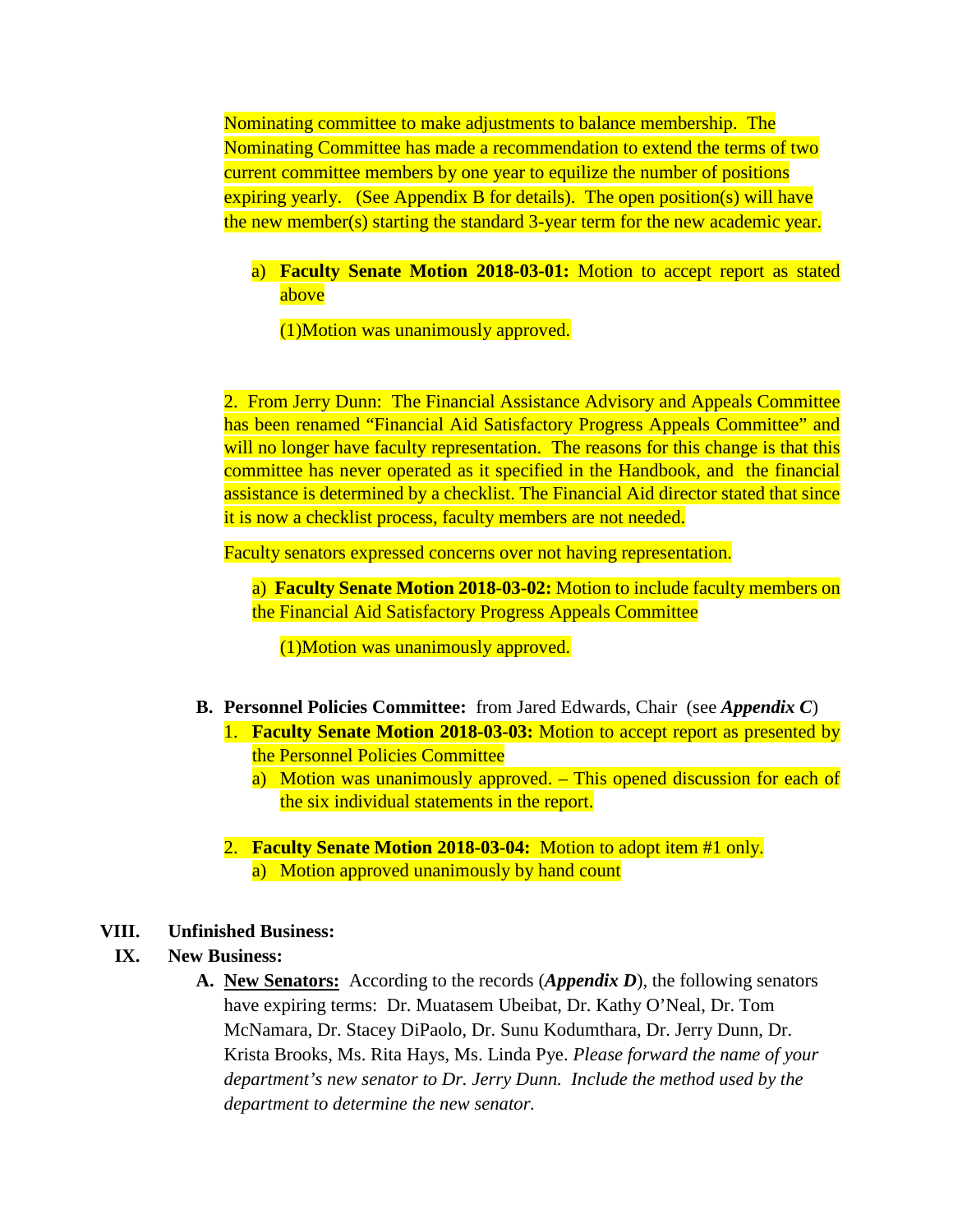- **B.** Dr. Jared Edwards (psychology) will be stepping down, and Dr. Stephen Burgess will be filling out the rest of the 2017-2018 term effective April 2018.
- **X. Adjournment: 3:28 PM**
- **XI. Next Meeting: Friday, April 27th at 2:30 pm**
- **XII. Subsequent Meeting: Wednesday, May 2nd at 4:00 pm**

**Respectfully submitted,**

**Jerry Dunn, Faculty Senate President Krista Brooks, Faculty Senate Secretary**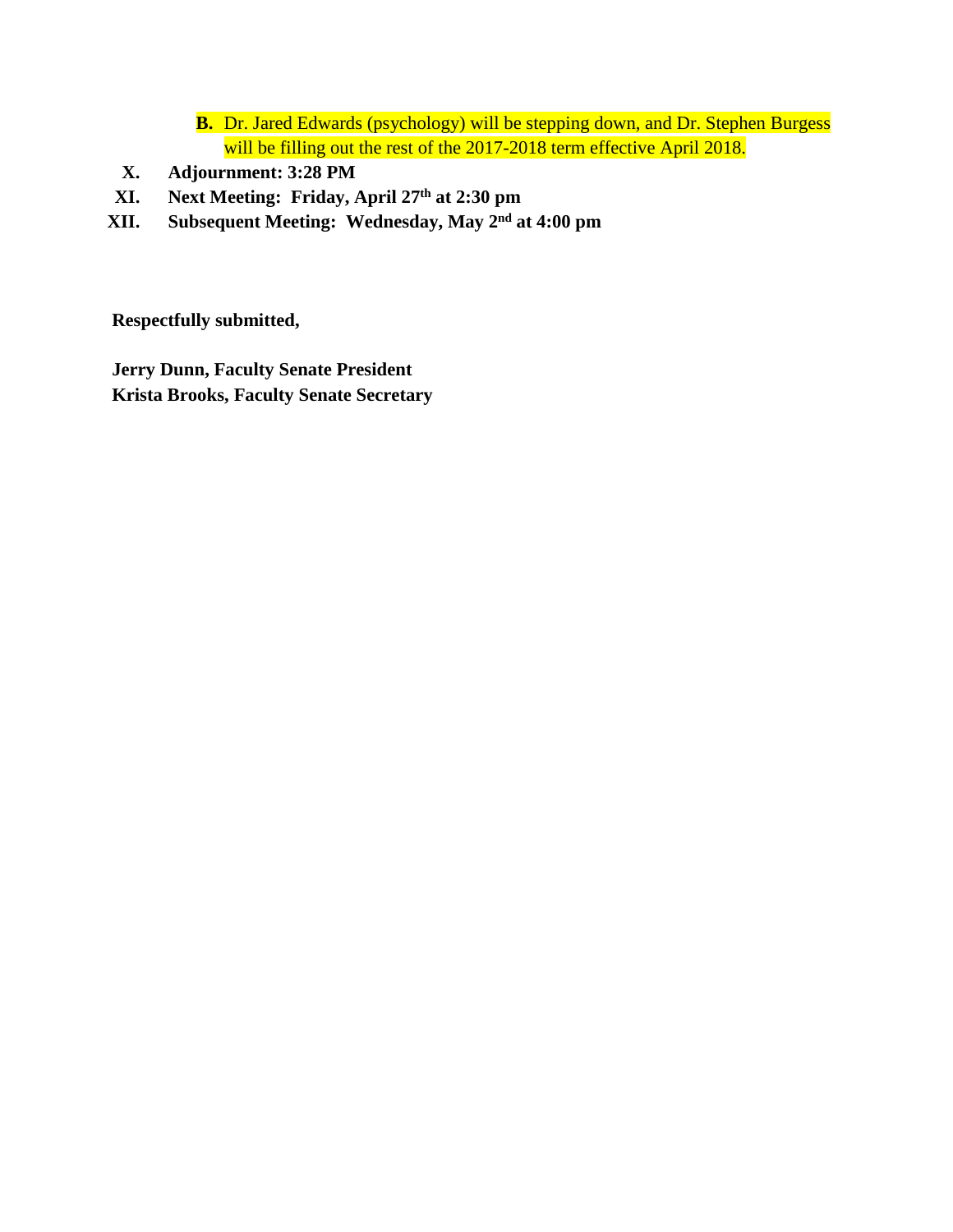### **Appendix A**



From: Michael Miranda, NCAA Research

To: Faculty Athletics Representatives at NCAA Member Institutions

Date: March 28, 2018

Dear Colleagues: I'm writing to request your assistance in conducting a survey of campus faculty. The survey is intended to help the National Collegiate Athletics Association (NCAA) gain a better understanding of the faculty perspective on intercollegiate athletics and the NCAA.

Unlike the student-athlete surveys in which you may have participated in the past, this survey will be conducted via a link to an online survey system. I'd ask only that you'd forward the link and a brief set of instructions to the faculty on your campus.

The survey has been reviewed by the NCAA Research Review Board, a federally recognized Institutional Review Board (IRB), and was approved under Exempt procedures. FARs are encouraged to follow campus policy regarding the distribution of emails and/or surveys to your colleagues.

If you are willing to assist in this effort or have any questions, please reply to this email or drop me note at [mmiranda@ncaa.org.](mailto:mmiranda@ncaa.org?subject=2018%20Faculty%20Survey)

National Collegiate Athletic Association, 700 W. Washington St., Indianapolis, IN 46204 US

This email was sent to: bo.pagliasotti@swosu.edu

[Update your preferences |](http://click.mail2.ncaa.com/profile_center.aspx?qs=0680b3354fd708c846e45cf25ebe2112e2e8d4b5d10fdcb3d2c027ccc3c38b6b503f21e7d6b20f342f5764f65b75075d4e09de9de1935b7cc6a2a7171ad51a4e6c32a111a7c86a82) [View in browser |](http://view.mail2.ncaa.com/?qs=ae84b7b0fcd56e0fde942f02a2868e8fddc413d1e855a64c637e3622d34c6302dac95657f29034ef5af3be61d9bd6c712520ef3d96a0f9c8d6d4832df4c487c14defa16edb6f52ec48a22ca7a96d218a55948669fff5e5c7) [View privacy policy](http://click.mail2.ncaa.com/?qs=47e563901f487ef51b2800ab83421d0e8d8430c092645d1ff99f86b379c4c5570d5f45f8b9fc31baad4695c1524c76089312d38c4b3e5d27)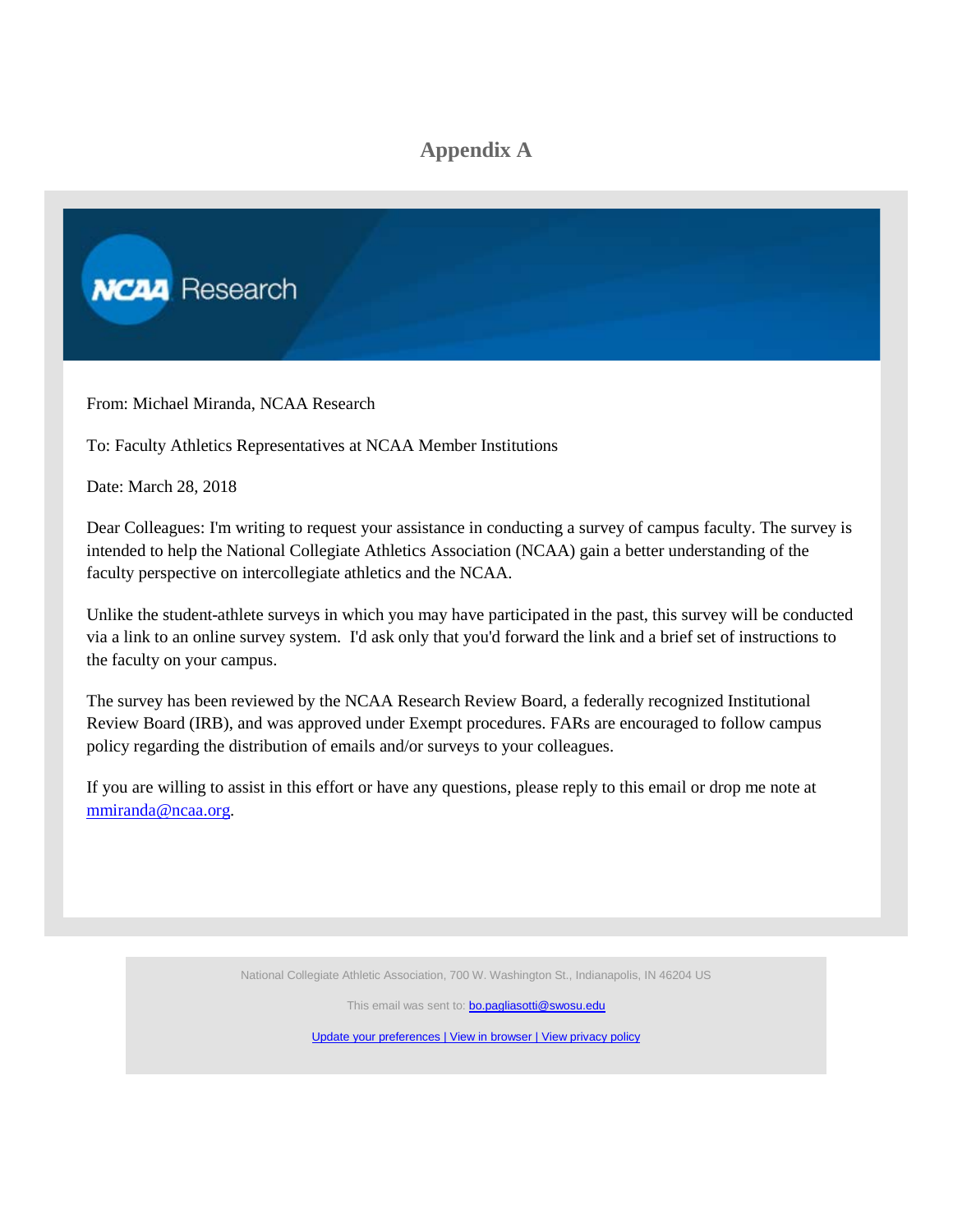### **Appendix B**

#### **SWOSU Faculty Senate Nominating Committee Report (March, 2018)**

There are twenty-eight (28) committee positions elected from the Faculty Senate that are open For the 2018-2019 academic year, offering 28 opportunities for faculty to serve the University (identified as follows). Additionally, at the request of Administration, some terms are being extended to equalize rotation of committee members, as noted below.

**Academic Appeals Committee** ‐‐ Reviews the procedural fairness of an instructor's grading policy upon the filing of a written student academic appeal. The committee also reviews student requests to change a grade to a withdrawal (W) or grade change requests in the event that the instructor of record is no longer employed by the university.

Five (5) open

**Academic Suspension Appeals Council** ‐‐ Develops policies governing student advisement within the framework of Regents' retention regulations, and serves as an appellate committee on student academic status. The council meets before classes start each semester (fall, spring, and summer) and other meetings are scheduled as needed.

Three (3) open

**Appellate Committee on Dismissal of Tenured Faculty and Grievance Committee** ‐‐ Hears appeals of dismissed tenured faculty members when hearings are requested, and hears grievances when filed.

Extend terms of Dr. Barry Gales and Dr. John Hayden by one year Three (3) open – Must be tenured

**Benefits Committee** ‐‐ Promotes programs that will contribute to the health and wellness of all University employees and their families; studies and reviews all employee benefit programs at Southwestern Oklahoma State University and makes this information available to SWOSU community; gathers faculty and staff input on all University benefit programs; and reviews annually University‐sponsored benefits, and the RUSO benefit programs, and make recommendations through proper channels regarding such benefits.

College Specific Three (3) open College of Pharmacy (one open) College of Professional and Graduate Studies (one open) College of Arts and Sciences (one open - one year term to fill Dr. Trubitsyn's term)

#### **Bernhardt Award Selection Committee** ‐‐ Selects an outstanding faculty member to recognize.

College Specific Three (3) open College of Arts and Sciences (one open) College of Pharmacy (one open)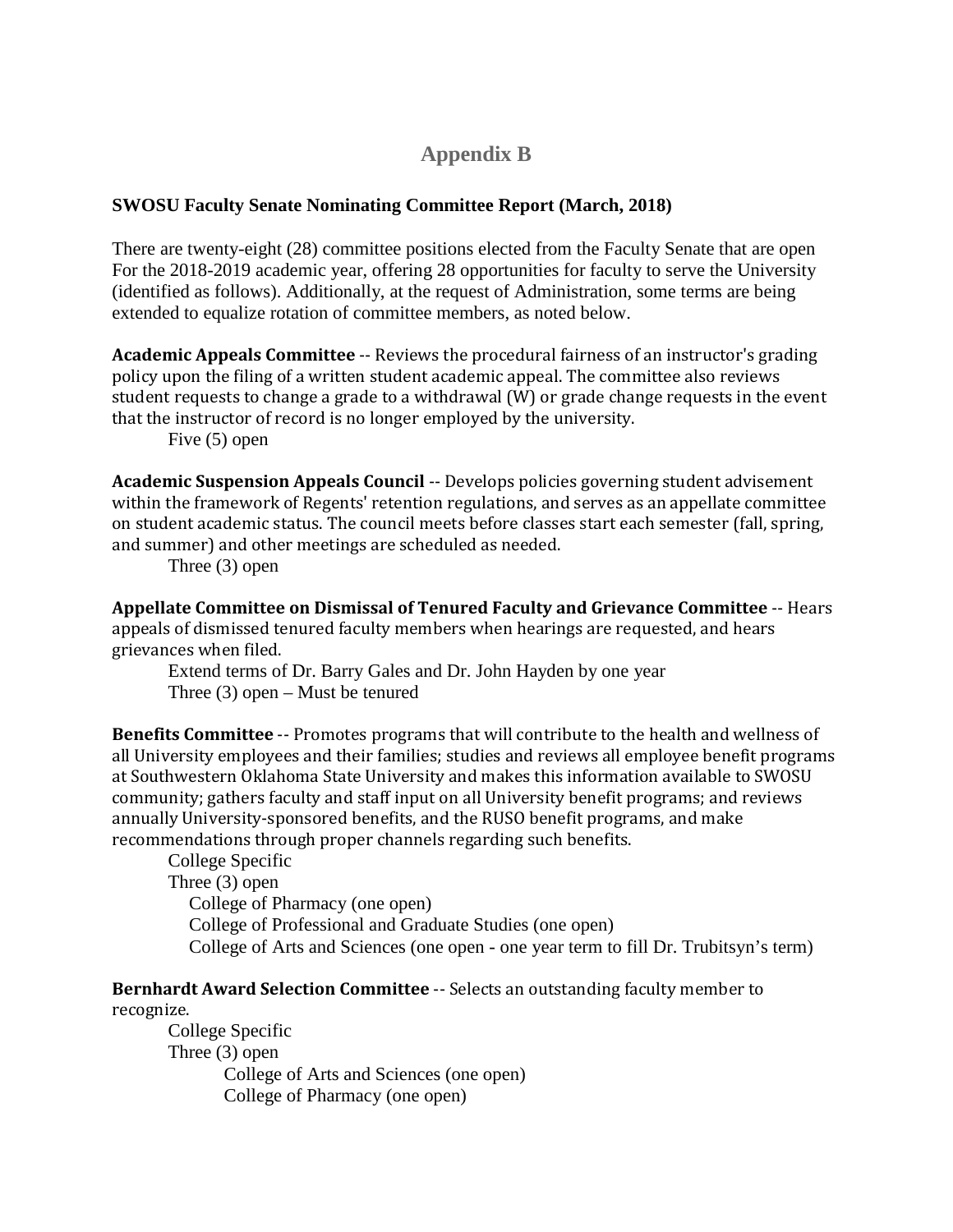College of Associate and Applied Programs – Landry Brewer College of Professional and Graduate Studies (one open)

**Campus Environmental Committee** ‐‐ Promotes environmental awareness, resource conservation, and recycling of certain materials.

One (1) open

**Excellence in Teaching and Learning Committee** ‐ Supports the CETL mission in their commitment to student learning and quality education by engaging faculty in reflective practices promoting innovations in teaching and learning in traditional and online formats. ETLC collaborates with faculty to foster a dialogue about teaching strategies, methods, and policy recommendations which promote student learning and academic quality. ETLC will meet regularly either in person, virtually, or both.

College Specific Three (3) open College of Arts and Sciences (one open) College of Professional and Graduate Studies (one open) College of Pharmacy (one open)

**Faculty Development Committee** ‐‐ Encourages excellence in teaching and scholarly activities. This committee will offer programs to enable the faculty to improve personal and professional qualities as educators. Program content will encompass: teaching, research, and new faculty orientation.

College Specific Four (4) open College of Arts and Sciences (one open) College of Professional and Graduate Studies (one open) College of Associate and Applied Programs (one open) College of Pharmacy (one open)

**Financial Assistance Advisory and Appeals Committee** ‐‐ Acts as an advisory committee to the student financial assistance officer, hears appeals, and recommends disposition of student grievances related to financial assistance awards. Renamed **Financial Aid Satisfactory Progress Appeals Committee**, no longer having faculty representation.

**Intellectual Property Committee -- Disseminates information to the faculty regarding laws** and policies regarding copyrights and the use of intellectual property. The Committee monitors general University compliance.

Three (3) open

Respectfully submitted on this day, 30 March 2018

Scott of Long

Scott F. Long, Chair Faculty Senate Nominating Committee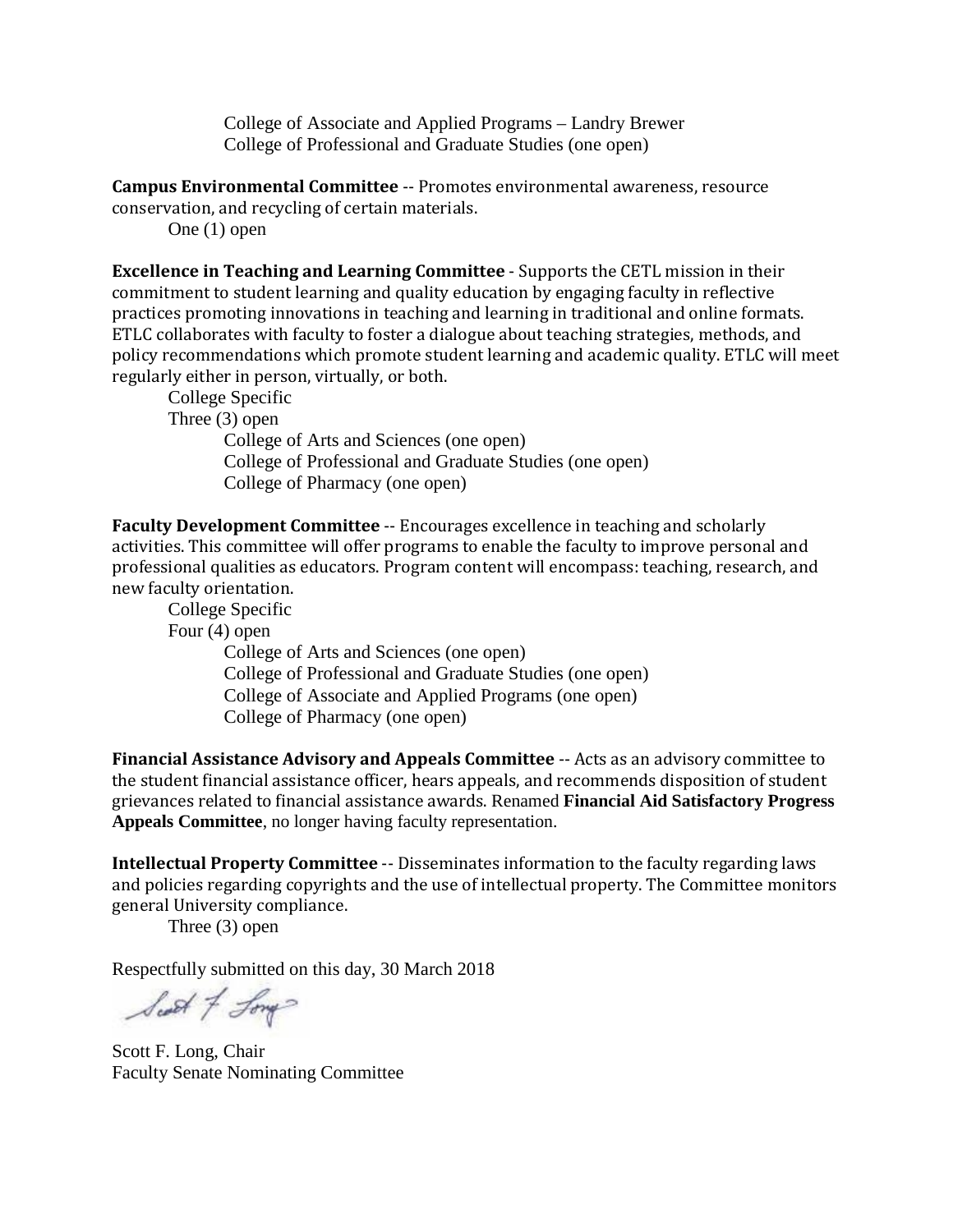# **Appendix C**

#### **Personnel Policies Committee Report**

The Personnel Policies Committee has identified the following options for potential absences with FUPTRC for the Senate to consider.

- 1) FUPTRC shall have a quorum of 7 members. When the full committee (8 members) is present, 5 votes in favor are required to recommend tenure or promotion. When 7 members are present, 4 votes in favor are required to recommend tenure or promotion.
- 2) Members who are unable to attend the meeting may vote via e-mail.
	- a. Members voting via e-mail shall count toward quorum.
	- b. Members voting via e-mail shall not count toward quorum.
- 3) The FUTPRC chair from the previous year shall serve as the designated alternate for any absent FUTPRC member.
- 4) Each college shall select an alternate member to FUTPRC who will be prepared to vote should a selected FUTPRC member from the same college be unable to fulfill their obligations.
- 5) The Dean of each college shall be empowered to appoint a replacement if a representative of their college is unable to fulfill their obligations.
- 6) The Provost shall be empowered to appoint a replacement if any FUPTRC member is unable to fulfill their obligations.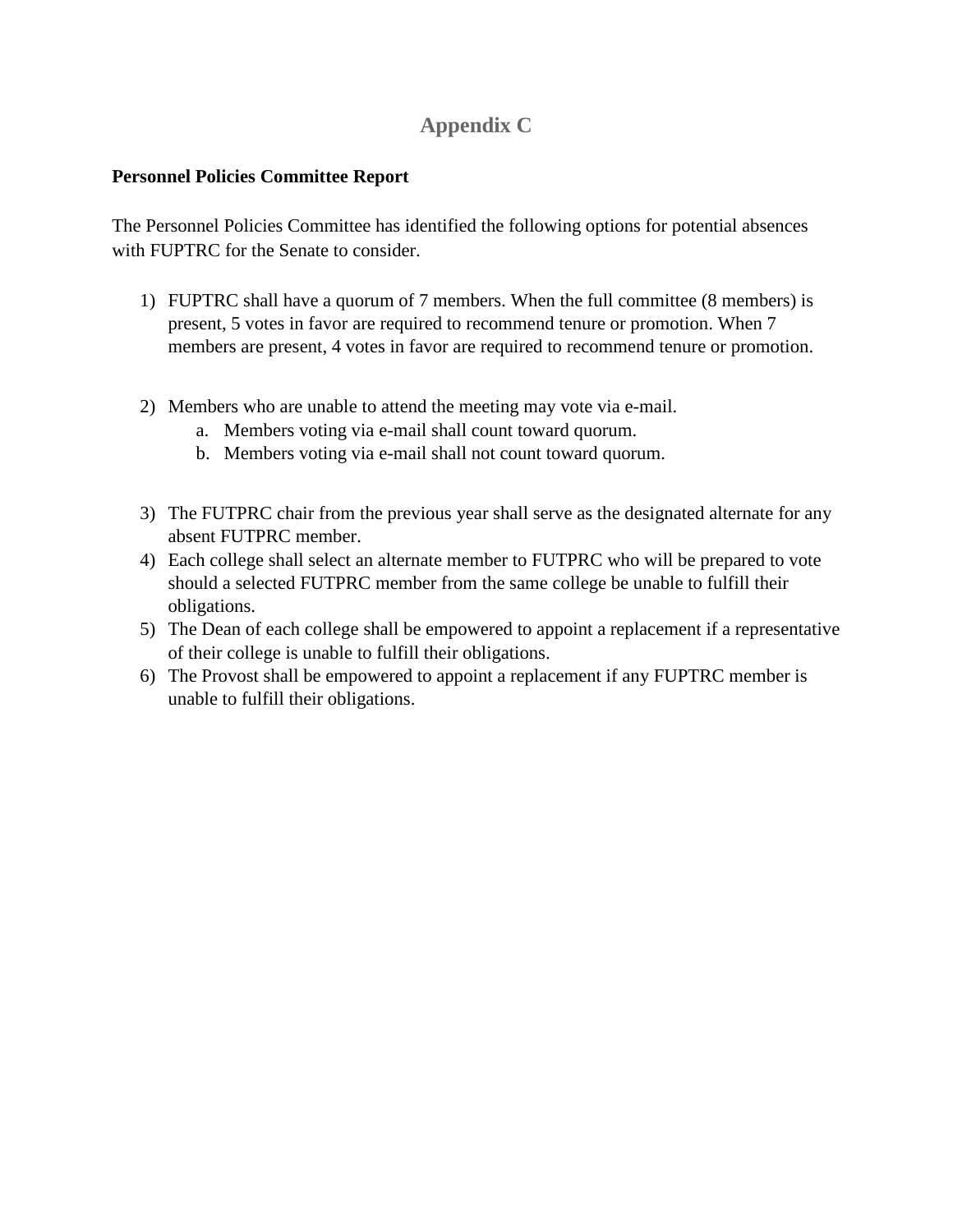# **Appendix D**

# **2017-2018 Faculty Senate Membership**

| President           | Dr. Jerry Dunn      |
|---------------------|---------------------|
| President-Elect     | Dr. Amanda Smith    |
| Secretary/Treasurer | Dr. Krista Brooks   |
| Past-President      | Dr. Thomas McNamara |
| Parliamentarian     | Dr. Scott Long      |
| Archivist           | Ms. Linda Pye       |

# **College of Arts and Sciences**

| <b>Department</b>            | <b>Name</b>          | <b>Term</b> |
|------------------------------|----------------------|-------------|
| Art, Communication and       | Dr. Lisa Schroeder   | 2020        |
| Theater                      |                      |             |
| <b>Biological Sciences</b>   | Dr. Muatasem Ubeidat | 2018        |
|                              | Dr. Eric Paul        | 2019        |
| <b>Chemistry and Physics</b> | Dr. David Martyn     | 2020        |
|                              | Dr. Tony Stein       | 2020        |
| Language and Literature      | Dr. Amanda Smith     | 2019        |
|                              | Dr. Cynthia Pena     | 2019        |
| <b>Mathematics</b>           | Ms. Kathy O'Neal     | 2018        |
|                              | Dr. Tom McNamara     | 2018        |
| Music                        | Dr. Stacey DiPaolo   | 2018        |
|                              | Dr. Robin Griffeath  | 2019        |
| <b>Social Sciences</b>       | Dr. Sunu Kodumthara  | 2018        |
|                              | Dr. Jerry Dunn       | 2018        |

# **College of Pharmacy**

| <b>Department</b>              | <b>Name</b>        | <b>Term</b> |
|--------------------------------|--------------------|-------------|
| <b>Pharmacy Practice</b>       | Dr. Krista Brooks  | 2018        |
|                                | Dr. Cheri Walker   | 2019        |
| <b>Pharmaceutical Sciences</b> | Dr. Scott Long     | 2020        |
|                                | Dr. Hardeep Saluja | 2019        |